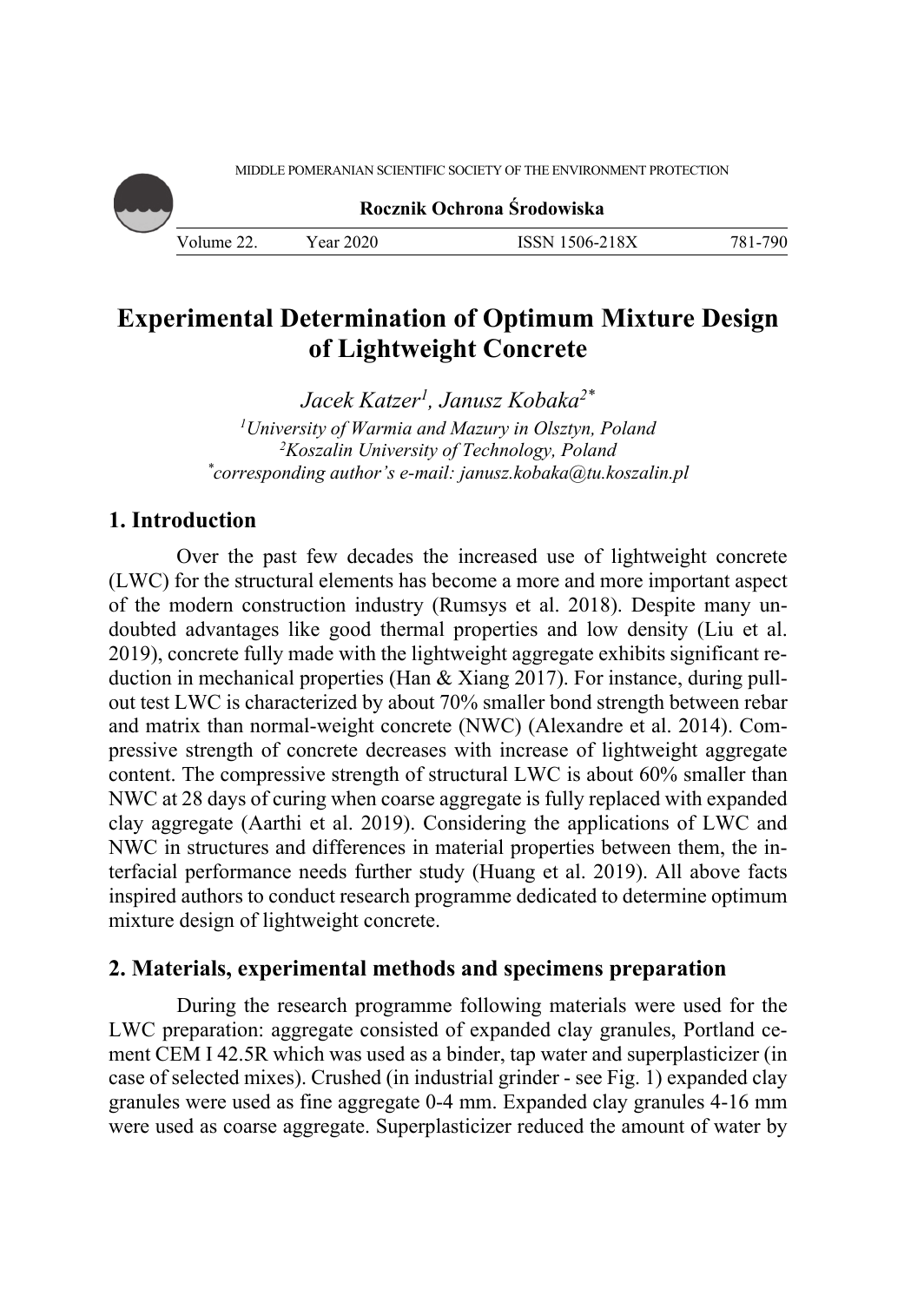about 20% (in case of selected mixes). The research tests procedures were based on European and Japanese standards (see Table 1). The research programme was divided into two stages. During the first stage four different lightweight aggregate compositions (mix-1 to mix-4) were prepared. Based on these aggregates four LWCs (LWC-1 to LWC-4) were cast. Consistency, density, compressive strength and splitting tensile strength were tested for all four LWC. After an analysis of the achieved characteristics one LWC was qualified for the second stage of the research programme. During this part of the research programme more sophisticated properties of LWC in question were tested such as dynamic modulus of elasticity, flexural strength, shear strength and abrasion resistance.



**Fig. 1.** Industrial grinder used for crushing lightweight aggregate granules

| Type of test                  | Standard number  | Stage |
|-------------------------------|------------------|-------|
| Consistency                   | EN 12350-3:2001* |       |
| Density                       | EN 12390-7:2011* |       |
| Compressive strength          | EN 12390-3:2011* |       |
| Splitting tensile test        | EN 12390-6:2011* |       |
| Dynamic modulus of elasticity | EN 12504-4:2005* |       |
| Flexural strength             | EN 14651:2007*   | Н     |
| Shear strength                | JCI-SF6:1984**   |       |
| Abrasion resistance           | EN 13892-3:2005* |       |

**Table 1.** The research test procedures

\* – European standard, \*\* – Japanese standard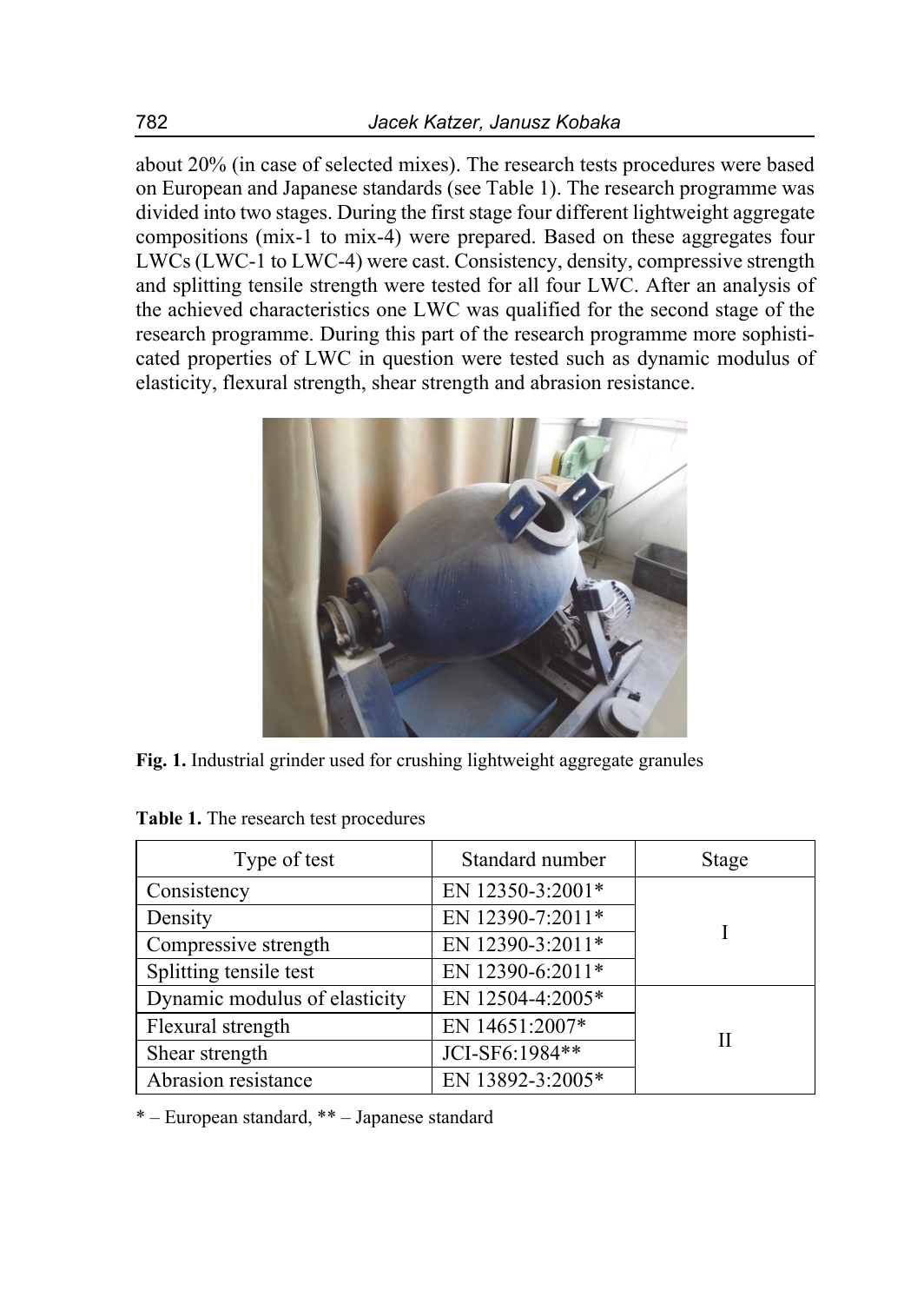The adopted design of experiment is summarized in Table 2 where number of specimens utilized for each test, their shape and dimensions are listed. The apparatus used for compressive strength and splitting tensile strength together with cubic specimens are shown in Fig. 2. Flexural and shear strength tests results are presented in Fig. 3.

|                                  |                              | Number of specimens |         |  |
|----------------------------------|------------------------------|---------------------|---------|--|
| Type of test                     | Specimen shape [cm]          | in one test         | overall |  |
| Density                          |                              | 6                   | 24      |  |
| Compression strength             | cube $15x15x15$              | 8                   | 32      |  |
| Splitting tensile test           | cube $15x15x15$              | 8                   | 32      |  |
| Dynamic modulus<br>of elasticity | cylinder $\varnothing$ 15x30 | 10                  | 10      |  |
| Flexural strength                | beam $70x15x15$              | 6                   | 6       |  |
| Shear strength                   | cuboid $30x15x15$            | 12                  | 12      |  |
| Abrasion resistance              | cube $7.1x7.1x7.1$           | 3                   | 3       |  |

**Table. 2.** Number of specimens, their shapes and dimensions used in the research tests



**Fig. 2.** The strength apparatus (left) and specimens (right) used for compressive strength and splitting tensile strength tests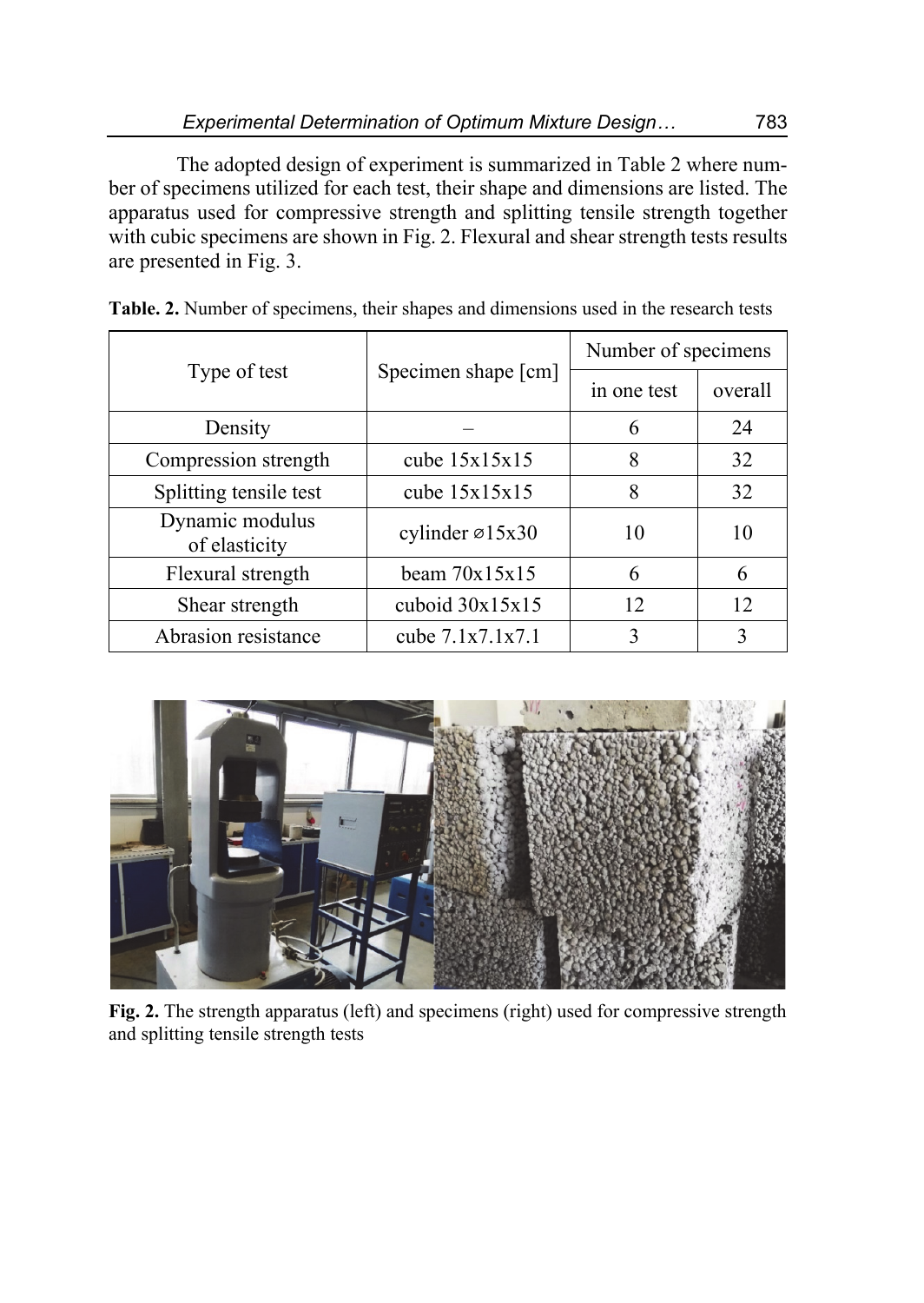

**Fig. 3.** Apparatus and specimen during flexural strength test (left) and shear strength test (right)

# **3. Research test results**

Four different lightweight compositions prepared for the research programme are presented in Table 3. All aggregate compositions didn't exceed the diameter of 16 mm. Mix 1 and 2 were characterised by maximum volume of the voids and minimum tightness. The dust content, sand content and water absorption was highest for the mix 3. Fine aggregate grading significantly affects the concrete properties in the hardened state (Katzer & Kobaka 2009b). The large surface area of the fine aggregate increases the amount of water necessary to wet all the solids (Katzer & Kobaka 2009a). Three of four aggregate mixes (except mix 3) were characterised by fineness modulus by Kuczynski within the recommended range 5-7.5. Fineness modulus by Hummle varied from 110.8 for mix 3 to 136.9 for mix 2.

The created four LWC mixes are thoroughly described in Table 4. The w/c ratio varied from 0.45 to 0.54. The consistency of fresh LWC was tested using ordinary VeBe method. The results of the VeBe test are shown in Table 5. Fresh LWC no. 1 was too liquid to be established by VeBe method (the fresh mix cone collapsed during tests preparation). LWC no. 2 was characterised by V2 consistency class, fresh LWC no. 3 and 4 were characterised by V3 consistency class according to EN 206:2016 standard.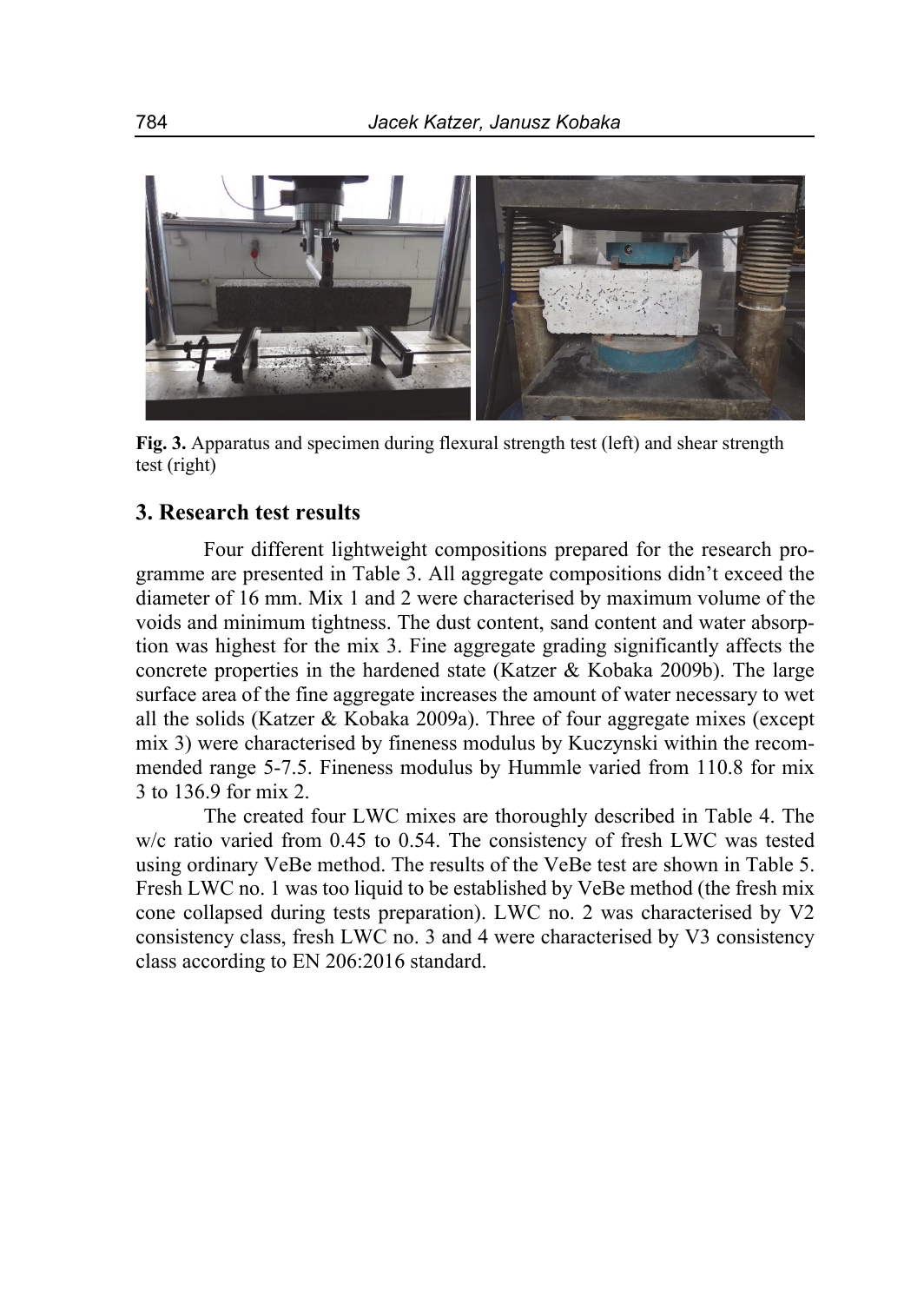| N <sub>o</sub> | Property                              | Units         | Mix <sub>1</sub> | Mix <sub>2</sub> | Mix <sub>3</sub> | Mix 4 |
|----------------|---------------------------------------|---------------|------------------|------------------|------------------|-------|
| 1              | Voids volume                          | $\frac{0}{0}$ | 40               | 44               | 32               | 36    |
| $\overline{2}$ | Water absorption (by weight)          | $\%$          | 18               | 21               | 26               | 22    |
| 3              | Tightness                             |               | 60               | 56               | 68               | 64    |
| 4              | Median diameter (Katzer 2012)         |               | 1.65             | 2.9              | 0.88             | 1.34  |
| 5              | Dust content $(d \le 0.125$ mm)       | $\frac{0}{0}$ | 10.46            | 9.73             | 19.7             | 12.3  |
| 6              | Fine grains content ( $d \le 0.5$ mm) | $\%$          | 25.3             | 16.7             | 37.4             | 27.78 |
| 7              | Sand content ( $d \le 2$ mm)          | $\%$          | 41.1             | 27.17            | 56.6             | 48.8  |
| 8              | Fineness modulus by Kuczynski         |               | 5.25             | 5.63             | 4.76             | 5.14  |
| 9              | Fineness modulus by Hummle            |               | 125.5            | 136.9            | 110.8            | 122.2 |

**Table 3.** Properties of the aggregate mixes used for LWC creation

**Table 4.** Composition of the LWC

| <b>LWC</b> | Aggregate<br>Cement<br>Fine<br>Coarse |     |     | Water | w/c  | Admixture                      |
|------------|---------------------------------------|-----|-----|-------|------|--------------------------------|
|            |                                       |     |     |       |      |                                |
|            | $\left[\mathrm{kg/m^3}\right]$        |     |     |       |      | $\left[\mathrm{kg/m^3}\right]$ |
|            | 560                                   | 560 | 370 | 200   | 0.54 |                                |
| 2          | 480                                   | 620 | 410 | 220   | 0.54 |                                |
| 3          | 790                                   | 320 | 460 | 220   | 0.48 | 10.1                           |
| 4          | 730                                   | 420 | 510 | 230   | 0.45 | 11.3                           |

Table 5. Consistency tests results based on VeBe method

| Mix no. | Test result [s] | Consistency class |
|---------|-----------------|-------------------|
|         |                 |                   |
|         | 3.5             |                   |
|         | 9.6             |                   |
|         |                 |                   |

Particle size distribution test results are shown in a chart form in Fig. 4. The characteristics of all aggregate mixes in question were not compliant with the concrete aggregate recommendations yet in the case of mix 3 and 4 the differences were not significant.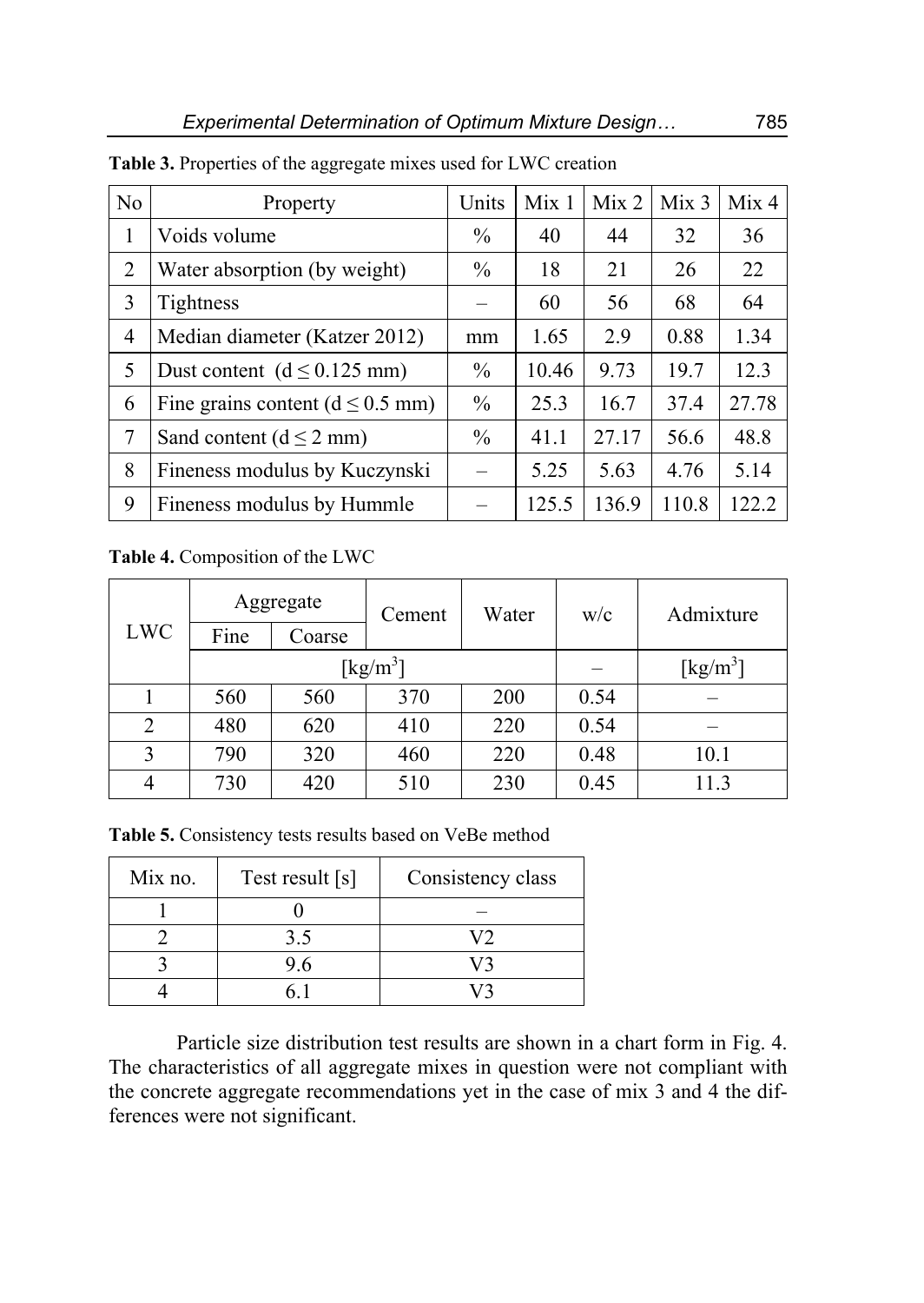

**Fig. 4.** Particle size distribution curves of customized aggregate compositions used: a) mix 1, b) mix 2, c) mix 3 and d) mix 4

# **4. Analysis of the test results**

LWC-1 and LWC-2 were characterised by the lowest density (see Fig. 5) but also the lowest compressive and splitting tensile strength (see Figs. 6 and 7). LWC-3 was characterised by the highest density, compressive and splitting tensile strength. LWC-4 was characterised by lower density (by 22%), compressive strength (by 39%) and splitting tensile strength (by 21%) than LWC-4.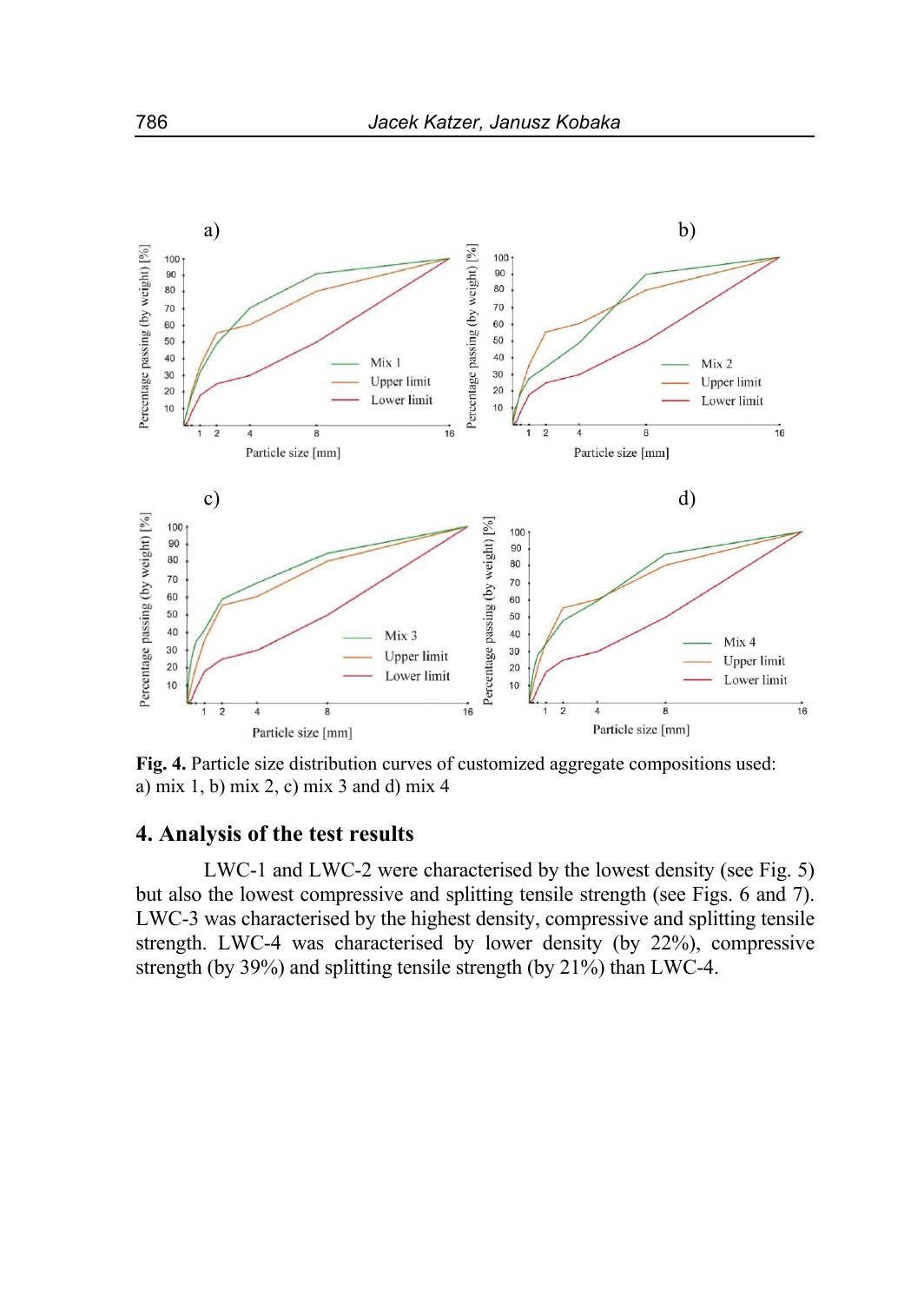

**Fig. 5.** Density of LWC



**Fig. 6.** Compressive strength of LWC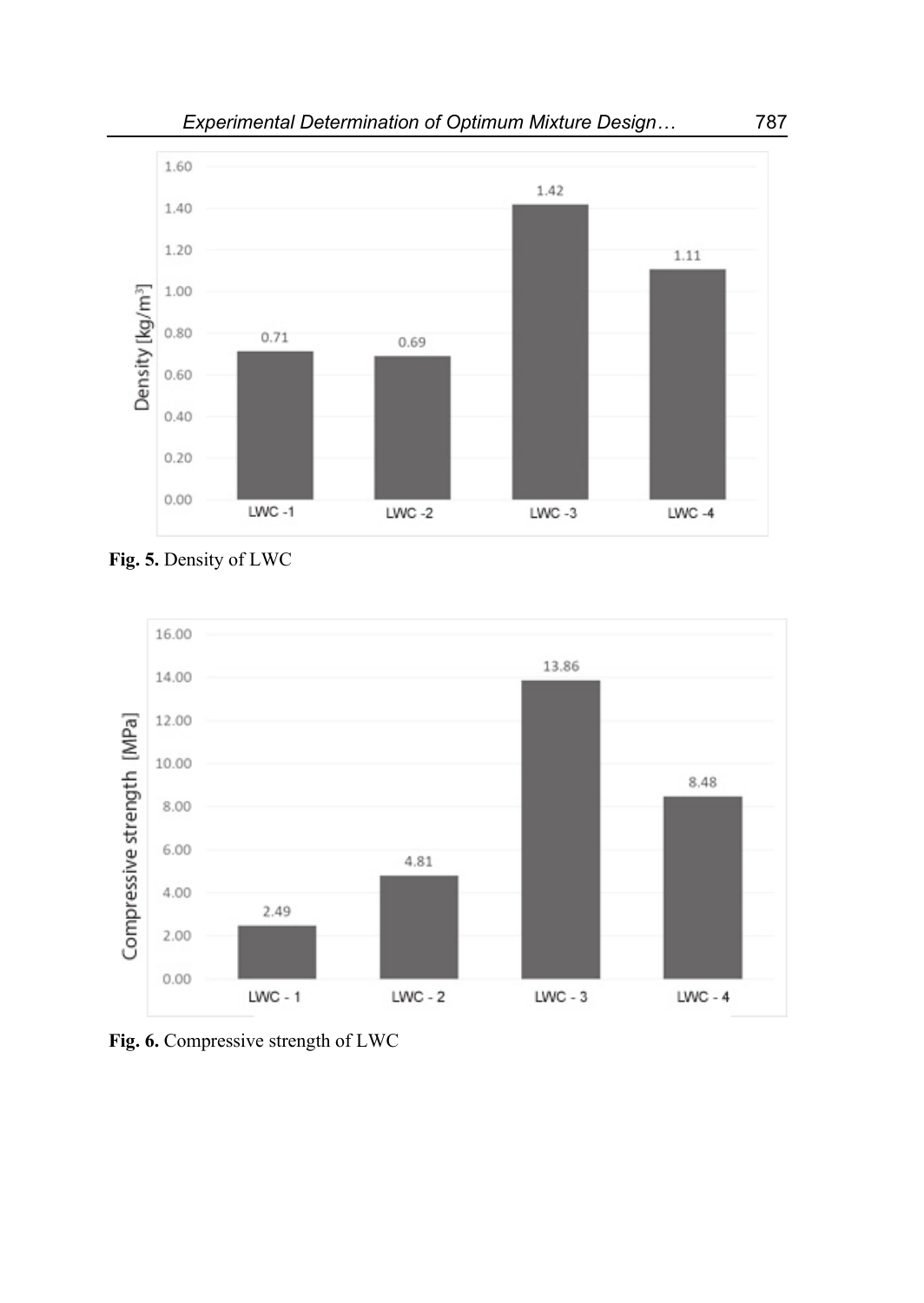

**Fig. 7.** Splitting tensile strength of LWC

Due to relatively high compressive and splitting tensile strength, low density of hardened concrete (equal  $1.11 \text{ kg/m}^3$ ) LWC-4 was chosen for the second stage of the research programme. During the second stage such properties as dynamic modulus of elasticity, flexural strength, shear strength and abrasion resistance were of interest. The achieved results are presented in Table 6. Abrasion resistance measured in  $\text{[cm}^3/\text{cm}^2\text{]}$  was equal to 9.07 so according to EN 13813:2002 standard A12 abrasion resistance class can be assigned to this LWC-4.

**Table 6.** Selected properties of LWC-4

| Property                                              | Value |
|-------------------------------------------------------|-------|
| Dynamic modulus of elasticity [GPa]                   | 6.21  |
| Flexural strength [MPa]                               | 8.48  |
| Shear strength [MPa]                                  | 1.35  |
| Abrasion resistance $A \sim \text{[cm}^3/\text{cm}^2$ | 9.07  |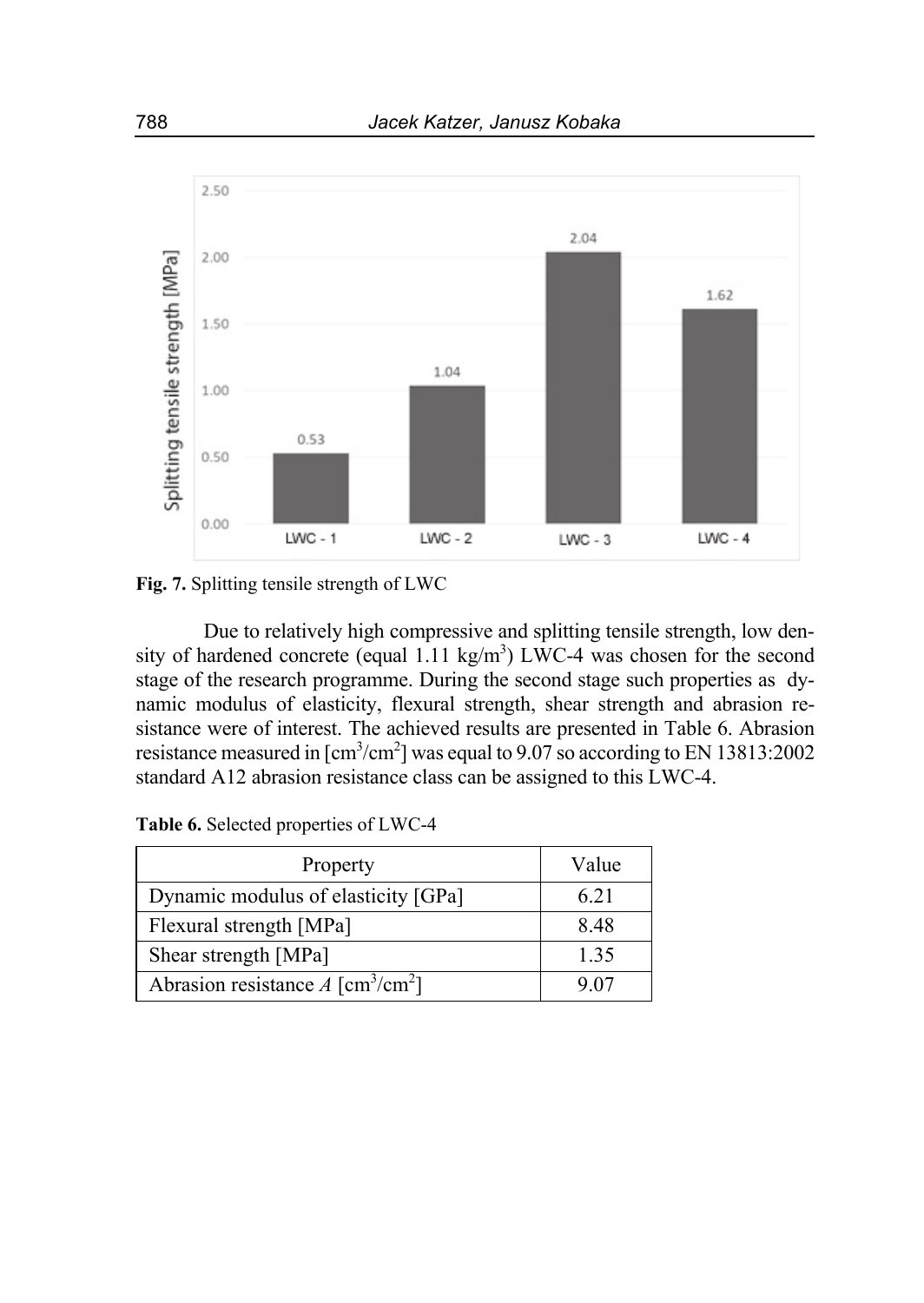## **5. Summary**

The density and compressive strength are the key parameters in case of LWC. Low density is often accompanied by poor strength which can be observed in the test results of LWC-1 and LWC-2. LWC-3 was characterised by relatively high compressive and splitting tensile strength but also high density. LWC-4 was characterised by lower strength than LWC-3 but also over 20% lower density which was the reason for choosing this mix for the second stage of research. Additional tests of multiple properties such as dynamic modulus of elasticity test, flexural strength test, shear strength test and abrasion resistance have proven usefulness in providing experimental determination of LWC optimum mixture design.

*The authors would like to thank mister Konrad Szulc for the help during preparation of the specimens and conducting some of the testing procedures.* 

## **References**

- Aarthi, D. K., Jeyshankaran, E., & Aranganathan, N. (2019). Comparative study on longitudinal shear resistance of light weight concrete composite slabs with profiled sheets. *Engineering Structures*. DOI: https://doi.org/10.1016/j.engstruct.2019.109738
- Alexandre Bogas, J., Gomes, M. G., & Real, S. (2014). Bonding of steel reinforcement in structural expanded clay lightweight aggregate concrete: The influence of failure mechanism and concrete composition. *Construction and Building Materials*. DOI: https://doi.org/10.1016/j.conbuildmat.2014.04.122
- Han, B., & Xiang, T. Y. (2017). Axial compressive stress-strain relation and Poisson effect of structural lightweight aggregate concrete. *Construction and Building Materials*. DOI: https://doi.org/10.1016/j.conbuildmat.2017.04.101
- Huang, H., Yuan, Y., Zhang, W., Liu, B., Viani, A., & Mácová, P. (2019). Microstructure investigation of the interface between lightweight concrete and normal-weight concrete. *Materials Today Communications*. DOI: https://doi.org/10.1016/ j.mtcomm.2019.100640
- Katzer, J. (2012). Median diameter as a grading characteristic for fine aggregate cement composite designing. *Construction and Building Materials*. DOI: https://doi.org/ 10.1016/j.conbuildmat.2012.04.050
- Katzer, J., & Kobaka, J. (2009a). Combined non-destructive testing approach to waste fine aggregate cement composites. *Science and Engineering of Composite Materials*, *16*(4).
- Katzer, J., & Kobaka, J. (2009b). Influence of fine aggregate grading on properties of cement composite. *Silicates Industriels*, *74*(1-2).
- Liu, X., Wu, T., & Liu, Y. (2019). Stress-strain relationship for plain and fibre-reinforced lightweight aggregate concrete. *Construction and Building Materials*. DOI: https://doi.org/10.1016/j.conbuildmat.2019.07.135